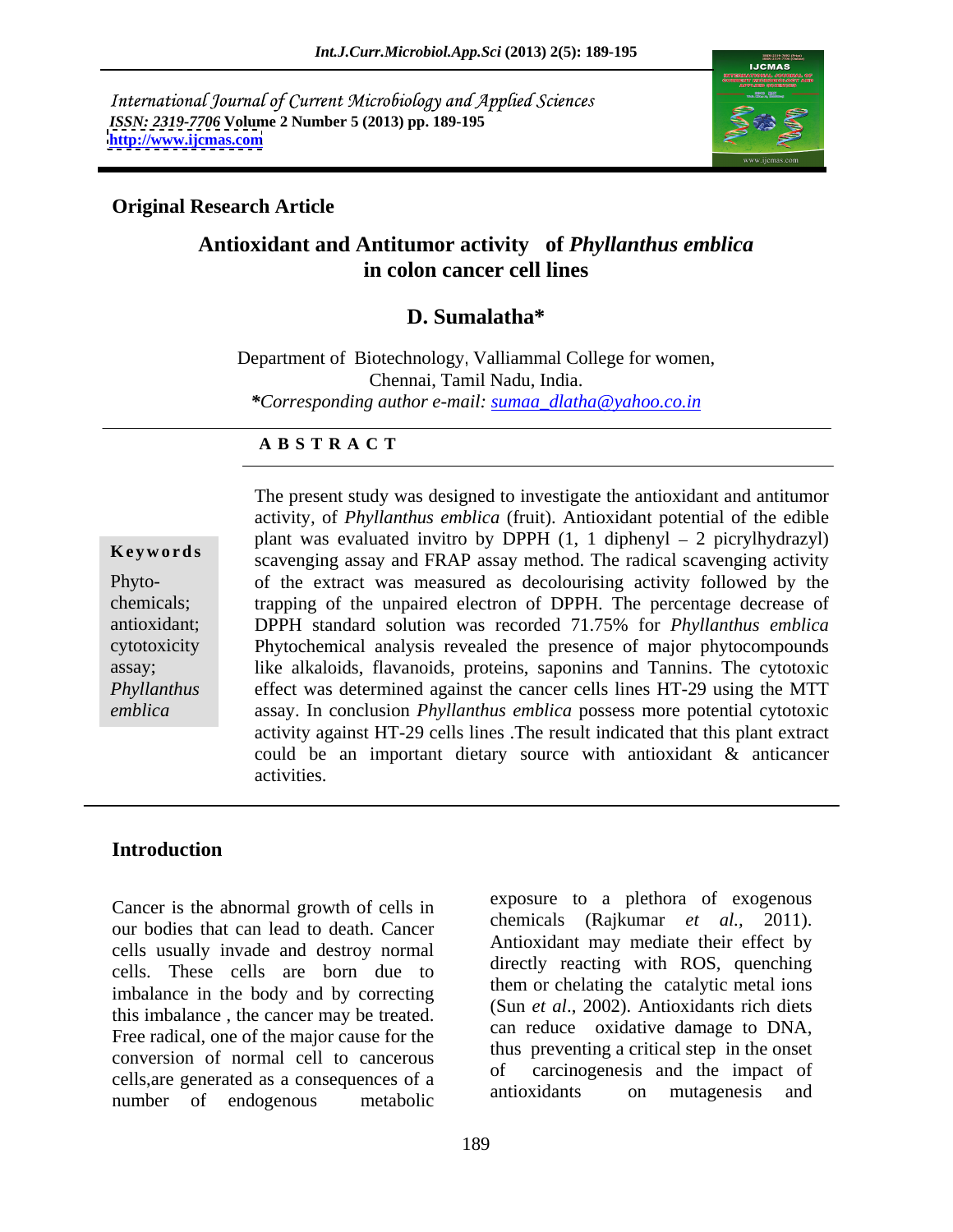carcinogenesis has been well established (Zhang *et al*.,2008;Meyskens *et al*., 2005). Chemoprevention, a novel approach for controlling cancer, involves the use of prevention. specific natural product or synthetic chemical agents to reverse, suppress or *Phyllanthus emblica* commonly known on a wide spectrum of plant secondary preliminary research demonstrating in metabolites extractable as natural products vitro antiviral, antimicrobial (Saeed *et al.*, from fruits, vegetables, teas, spices, and 2007) and anticancer activity (Ngam et

The recent advances in genomics and presence of high level of superoxide metabolomics have enabled biologists to dismutage. It is rich in Tannin (gallicaid, better investigate the potential use of elagic acid, phyllemblis acid, emblicol) immunomodulatory natural products for (Anila *et al*., 2003). A wide range of treatment or control of various cancerous phytochemical components including diseases. The cancer preventive or terpenoids, alkaloids, flavonoids, and protective activities of the various tannins have been shown to posses' useful immunomodulatory natural products lie in their effects on cellular defenses including detoxifying and antioxidant enzyme **Plant anatomy** systems, and the induction of antiinflammatory and antitumor or Kingdom : Plantae antimetastasis responses, often by targeting specific key transcription factors like nuclear factor kappa B (NF-kappaB), activator protein (AP-1), signal Family : Phyllanthacae transducers and activators of transcription (STAT) and others (Arvindaram *et al*., 2

010).<br>There are numerous reports on cancer<br>There are numerous reports on cancer chemopreventive activity of dietary Amla is well known for its nutritional botanicals, includes cabbage, broccoli, garlic, onion, soybeans as well as minerals and is regarded as one of the medicinal plants. Several lead compounds,  $\frac{1}{2}$  richest source of vitamin C (200 - 900 mg) such as genistein (from soybeans), per 100 g of edible portion) (Jain et al., lycopene (from tomatoes) brassinin (from 2000; Bharthakur et al., 1993; Gopalan et cruciferous vegetables) sulforaphane (from al., 1991). Major components of asparagus) are in preclinical or clinical nutritional importance are reported in table trials for cancer chemoprevention since

diet has an important role in the etiology of colon cancer ,dietary chemoprevention received attention for colon cancer prevention.

prevent premalignancy before the as gooseberry or aamla is a deciduous tree development of invasive cancer. Studies of phyllantaceae family. It has undergone traditional medicinal herbs show that these *al*., 2010). *Phyllanthus emblica* has high plant natural products can act as potent level storage of polysaccharides,total anti-inflammatory, antioxidant or protein and calcium(Suriyavathana and anticancer agents. Subha, 2011) It is an oxidant with free *Phyllanthus emblica* commonly known preliminary research demonstrating vitro antiviral,antimicrobial **(**Saeed *et al*., 2007) and anticancer activity (Ngam *et*  radical scavenging properties due to the phytochemical components including biological activities.

# **Plant anatomy**

| Kingdom  | Plantae          |  |  |  |
|----------|------------------|--|--|--|
| Division | Flowering plant  |  |  |  |
| Class    | Magnoliopsida    |  |  |  |
| Order    | Malpighiales     |  |  |  |
| Family   | Phyllanthacae    |  |  |  |
| Tribe    | Phyllantheae     |  |  |  |
| Subtribe | <b>Tuegginae</b> |  |  |  |

### **Nutritive value**

qualities. It is rich in polyphenols, al., 1991). Major components of 1.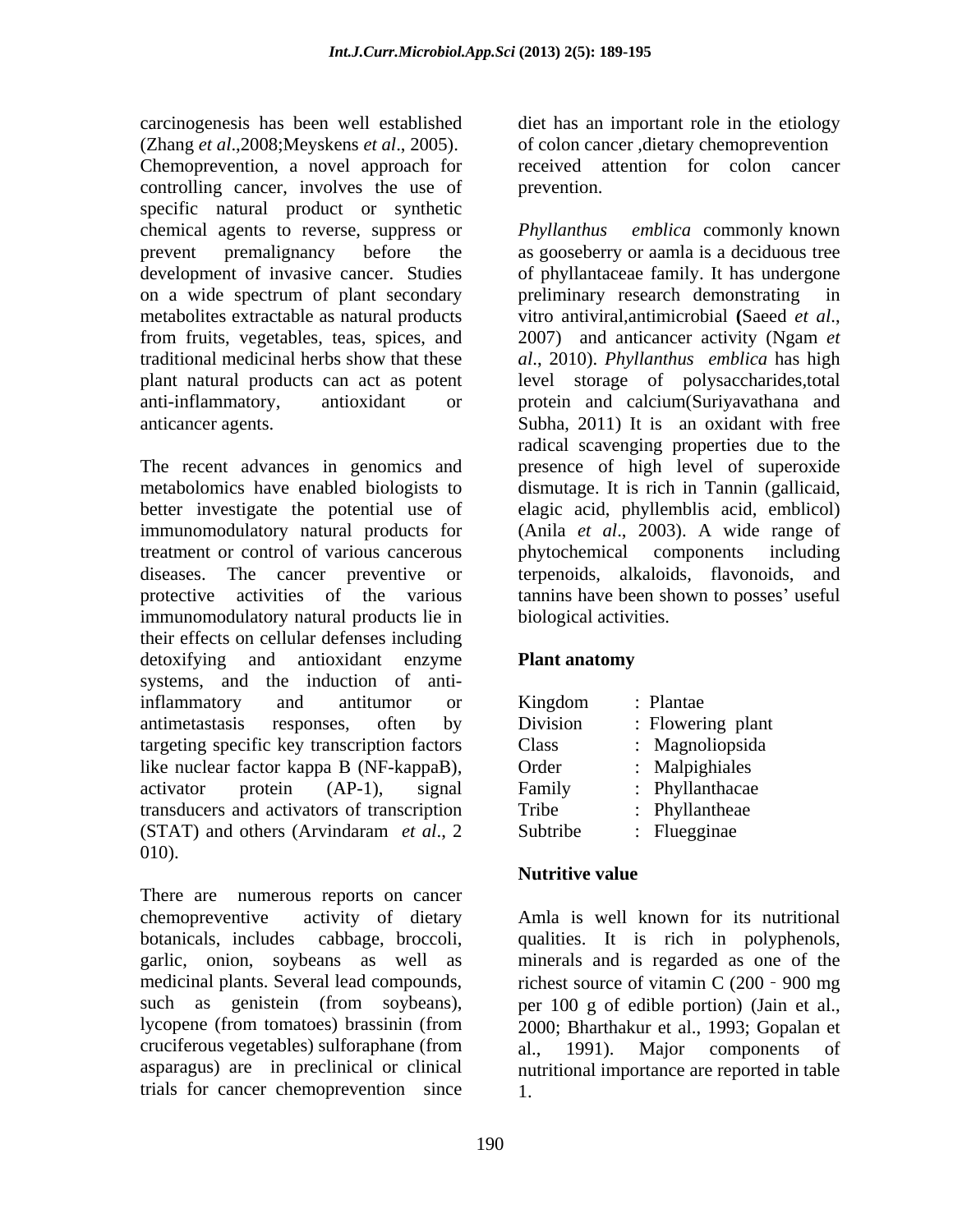**Table. 1** Nutritional Value of fruit of **Phytochemical Screening** *Phyllanthus emblica* (% or per 100g).

| <b>Chemical components</b>  | Percentage                                                                  | identification<br>different<br>phyto                                                                                                                                                                                                                                                                                        |
|-----------------------------|-----------------------------------------------------------------------------|-----------------------------------------------------------------------------------------------------------------------------------------------------------------------------------------------------------------------------------------------------------------------------------------------------------------------------|
|                             |                                                                             | steroids,<br>like<br>constituents<br>tannins                                                                                                                                                                                                                                                                                |
| Fruits: Moisture            | 81.2%                                                                       | Alkaloids, Saponins, and<br>flavanoids                                                                                                                                                                                                                                                                                      |
| Protein                     | $0.5\%$                                                                     | Anthraquinones (Prashant Tiwari et al.,                                                                                                                                                                                                                                                                                     |
| Fat                         | 0.1%                                                                        | $2011$ ).                                                                                                                                                                                                                                                                                                                   |
| Mineral matter              | 0.7%                                                                        |                                                                                                                                                                                                                                                                                                                             |
| Fibre                       | 3.4%                                                                        | <b>In-vitro Antioxidant Assay</b>                                                                                                                                                                                                                                                                                           |
| Carbohydrate                | 14.1%                                                                       |                                                                                                                                                                                                                                                                                                                             |
| Bulk elements Mg/100g       | Net weight                                                                  | <b>DPPH Radical Assay</b>                                                                                                                                                                                                                                                                                                   |
| Calcium                     | $0.05\%$                                                                    |                                                                                                                                                                                                                                                                                                                             |
| Phosphorous                 | 0.02                                                                        | The ability<br>extracts to<br>the                                                                                                                                                                                                                                                                                           |
| Iron                        |                                                                             | free radicals was<br><b>DPPH</b><br>scavenge                                                                                                                                                                                                                                                                                |
|                             |                                                                             |                                                                                                                                                                                                                                                                                                                             |
|                             |                                                                             |                                                                                                                                                                                                                                                                                                                             |
| Vitamin C<br>Nicotinic acid | $1.2 \text{ mg}/100 \text{g}$<br>600mg/100g<br>$0.2 \text{mg}/100 \text{g}$ | by the method (Gyamfi et<br>determined<br>al., 1999) with minor modification. The<br>$\sim$ and $\sim$ 1. $\sim$ and $\sim$ 1. $\sim$ 1. That is a set of the set of the set of the set of the set of the set of the set of the set of the set of the set of the set of the set of the set of the set of the set of the set |

The samples of Phyllanthus emblica (fruit) dark at ambient temperature. The

#### **Preparation of Extract**

The plant material was shade dried with occasional shifting and the powered with a mechanical grinder, passing through sieve **FRAP assay** and stored in a tight container. Then 25gms of air dried powder of plant were FRAP reagents was freshly prepared by continuously refluxed with ethanol at 45<sup>°</sup>C mixing 25<sup>m</sup> 25<sup>m</sup> acetate for 3hrs using soxhlet apparatus. The buffer(300mM,pH3.6),2.5ml 2,4,6-tris(2 mixtures were filtered. The filtrates were pyridyl)-S-triazine (TPTZ) solution(10mM evaporated using vacuum rotary TPTZ in 40mM/L HCL) and 2.5ml evaporator and air dried at 40°C. The FeCl3(20mM) water solution. Each stock solution of crude ethanolic extract sample (150µl) (0.5mg/ml) of dissolved in were prepared by diluting the dried methanol was added with 4.5ml of freshly extracts with 0.25% dimethyl sulphoxide prepared FRAP reagent & stirred and after (DMSO) solution to obtain a final 5 min, absorbance was measured at 593 concentration of 100mg/ml. nm using FRAP working solution as blank

### **Phytochemical Screening**

**Chemical components Percentage** identification of different phyto Fruits: Moisture The Research Alkaloids, Saponins, and The Research Alkaloids, Saponins, and Protein 1.5% Anthraquinones (Prashant Tiwari et al., The extracts was subjected to qualitative chemical investigation for the identification of different phyto constituents like steroids, tannins, flavanoids Alkaloids, Saponins, and Anthraquinones (Prashant Tiwari *et al*., 2011).

#### **In- vitro Antioxidant Assay**

## **DPPH Radical Assay**

Phosphorous  $\begin{vmatrix} 0.02 \\ 0.02 \end{vmatrix}$  ine abouty of the extracts to Iron  $1.2 \text{ mg}/100g$  scavelige DFFH liet radicals was Vitamin C 600mg/100g Nicotinic acid 0.2mg/100g **Materials and Methods** external tested sample was placed in a cuvette and **Sample collection** were collected in Chennai, Tamilnadu absorbance was then measured at 517nm. (India). The fruit and leaves were dried. Inhibition of DPPH radical was calculated The ability of the extracts to scavenge DPPH free radicals was determined by the method (Gyamfi *et al*., 1999) with minor modification. The controls contained all the reaction reagents except the extract or positive control substance. Different concentration of the 0.5ml of 100mm methanolic solution of vigorously shaken and left 30 min in the dark at ambient temperature. The as follows

> DPPH radical  $\% = (1 - Absorbance \text{ of } test$ / Absorbance of control)/ X 100

### **FRAP assay**

mixing 25ml acetate TPTZ in 40mM/L HCL) and 2.5ml FeCl3(20mM) water solution. Each prepared FRAP reagent & stirred and after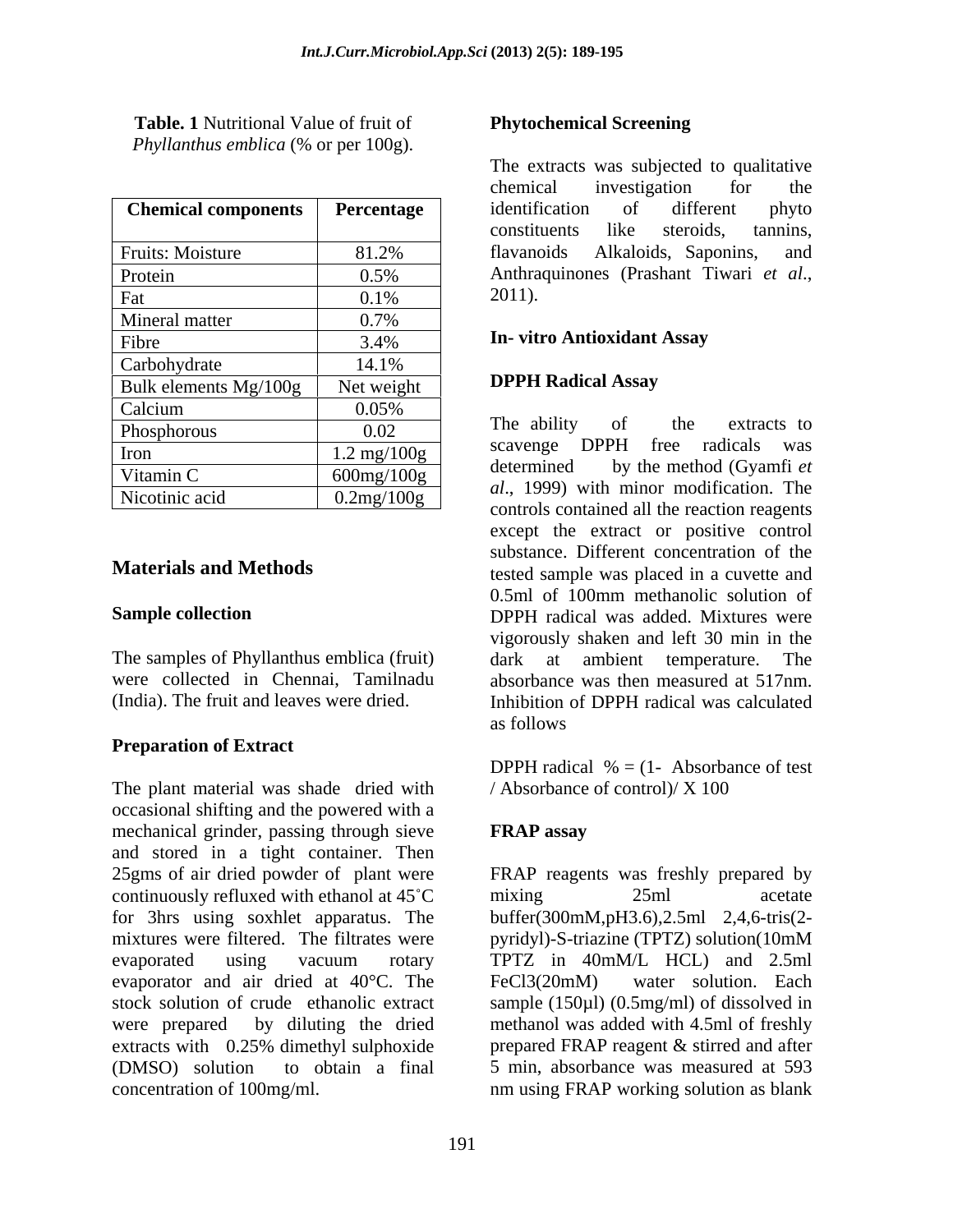FRAP value of sample  $(\mu M)$  = change in absorbance of sample from 0-4 mins / /

## **In -vitro cytotoxicity assay**

#### **Cell culture and experiment design**

HT-29 cells are obtained from king's Institute, Chennai. The cells were grown and maintained in a humified incubator at  $37\text{*}C$  under 5% Co2 atmosphere in MEM on the antioxidant properties of plant (Minimal Essential Media) medium derived dietary constituents of food supplemented with TPVG and 10% Fetal (Gulein, 2006) The results of qualitative calf serum and (100 units/ml penicillin). screening of phytochemical components in For experiments, cells were plated in 48 *Phyllanthus emblica,* were listed in well plates (at a density of  $1x10^4$ cells/ml). Table 2. Phyllanthus emblica showed After 25h incubation to allow cell positive for all the test except steroids attachment, the cells were treated with fresh medium containing different concentration of *Phyllanthus emblica ,* dissolved in DMSO and incubated for phytochemical compounds in *Phyllanthus*  48hrs under same condition. Control *emblica* groups received the same amount of DMSO.

The MTT colorimetric assay which is based on the reduction of MTT [3-(4,5 dimethyl]-2-thiazolyl)-2,5-diphenyl -2H tetrazolium bromide] by mitochondrial dehydrogenase to purple formazan product was used to assess the antiproliferative action of*, Phyllanthus emblica* extracts in human HT-29 cells. At the end of 48hrs incubation, the medium in each plate was added by 200µl of MTT solution and

(Szollosi and Szollosi Varga, 2002).The incubated for another 4h. The supernatant relative activity of the sample was was then removed & replaced with 500µl compared with Ascorbic acid. FRAP value of DMSO to dissolve the resulting MTT was calculated using the formula formazan crystals followed by mixing and measuring the absorbance using spectrophotometer at 590nm.

change in Absorbance of standard from 0- The cell viability  $% = 0.D$  of the sample/  $4 \text{ min } X$  FRAP value of std  $0 \text{ D of control } / X 100 \text{ (Mossmann, 1983)}.$ (100mM) To determination the % of cytotoxicity, graphs were plotted with the % of cytotoxities against their respective concentration.

# **Results and Discussion**

#### **Preliminary phyto chemical screening**

 $\frac{4}{11}$   $\frac{4}{11}$   $\frac{1}{11}$   $\frac{1}{11}$   $\frac{1}{11}$   $\frac{1}{11}$   $\frac{1}{11}$ cells/ ml). Table.2. *Phyllanthus emblica* showed In recent years attention has been focused on the antioxidant properties of plant positive for all the test (Dhale and Mogle, 2011).

**Table.2** Preliminary screening of *emblica* 

| <b>Cytotoxicity Assay</b>                                                          | Phytochemicals    | <b>Phyllanthus</b><br>emblica |  |
|------------------------------------------------------------------------------------|-------------------|-------------------------------|--|
|                                                                                    | Tannins           |                               |  |
| The MTT colorimetric assay which is<br>based on the reduction of MTT $[3-(4,5)]$   | Saponins          |                               |  |
| dimethyl]-2-thiazolyl)-2,5-diphenyl -2H                                            | <b>Flavonoids</b> |                               |  |
| tetrazolium bromide] by mitochondrial<br>dehydrogenase to purple formazan product  | Alkaloids         |                               |  |
| was used to assess the antiproliferative                                           | Proteins          |                               |  |
| action of, Phyllanthus emblica extracts in                                         | Steroid           |                               |  |
| human HT-29 cells. At the end of 48hrs<br>incubation, the medium in each plate was | Anthraquinone     |                               |  |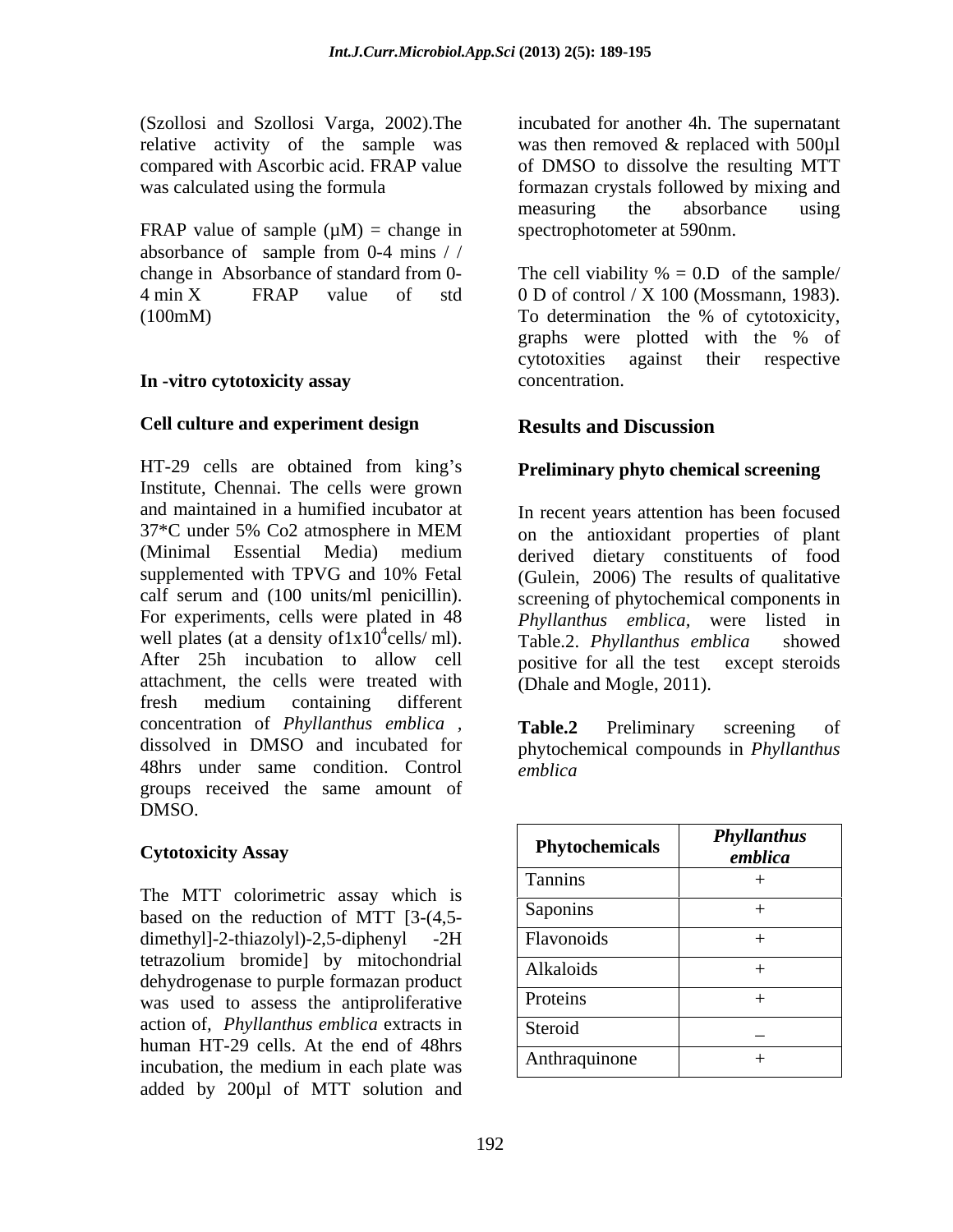DPPH test which is based on the ability of flavanoids, polyphenols, tannins, and DPPH a stable free radical, to decolourize phenolic terpenes (Rahman and Moon, in the presence of antioxidants, is a direct 2007). and reliable method for determining radical scavenging action. The DPPH radical contains an odd electron, which is **FRAP** responsible for the absorbance at 515- 517nm and also for a visible deep purple Frap values for investigated extract are colour. when DPPH accepts an electron shown in Figure. 2 .The reducing power of donated by an antioxidant compound, the the extract and the standard increased DPPH is decolorized which can be with the concentration. The reducing quantitatively measured from the changes power of *Phyllanthus emblica* was more in absorbance. *Phyllanthus emblica* extract pronounced.The reducing power of a showed high scavenging activity with compound was related to its electron 71.75% inhibition (Yadav *et al*., 2007) transfer ability and may, therefore serve as (Figure .1). an indicator of its potential antioxidant

**Figure.1** Free radical scavenging activity of different concentration of *Phyllanthus*  **Figure.2** Antioxidant activity measured by *emblica* and ascorbic acid by DPPH radicals.



*Phyllanthus emblica* posses antioxidant and predominantly responsible for cytoprotective action in Non steriodal antiinflammatory drug induced *ruyuuninus embited* were selected for undertainment and the contract of the set *al*., 2011). Further investigation on anticancer .Additionally it has been determined that

**Determination of Free radical** the antioxidant effect of plant products is **scavenging activity using DPPH method**  mainly due to radical scavenging activity of phenolic compounds such as flavanoids, polyphenols, tannins, 2007).

# **FRAP**

activity (Sanchez - Moreno (2002).

FRAP assay of *Phyllanthus emblica.*



### **Anticancer activity**

As a result of antioxidant activities *Phyllanthus emblica* were selected for further investigation on anticancer activities. The effect of ethanolic extracts on HT-29 cancer cell lines were evaluated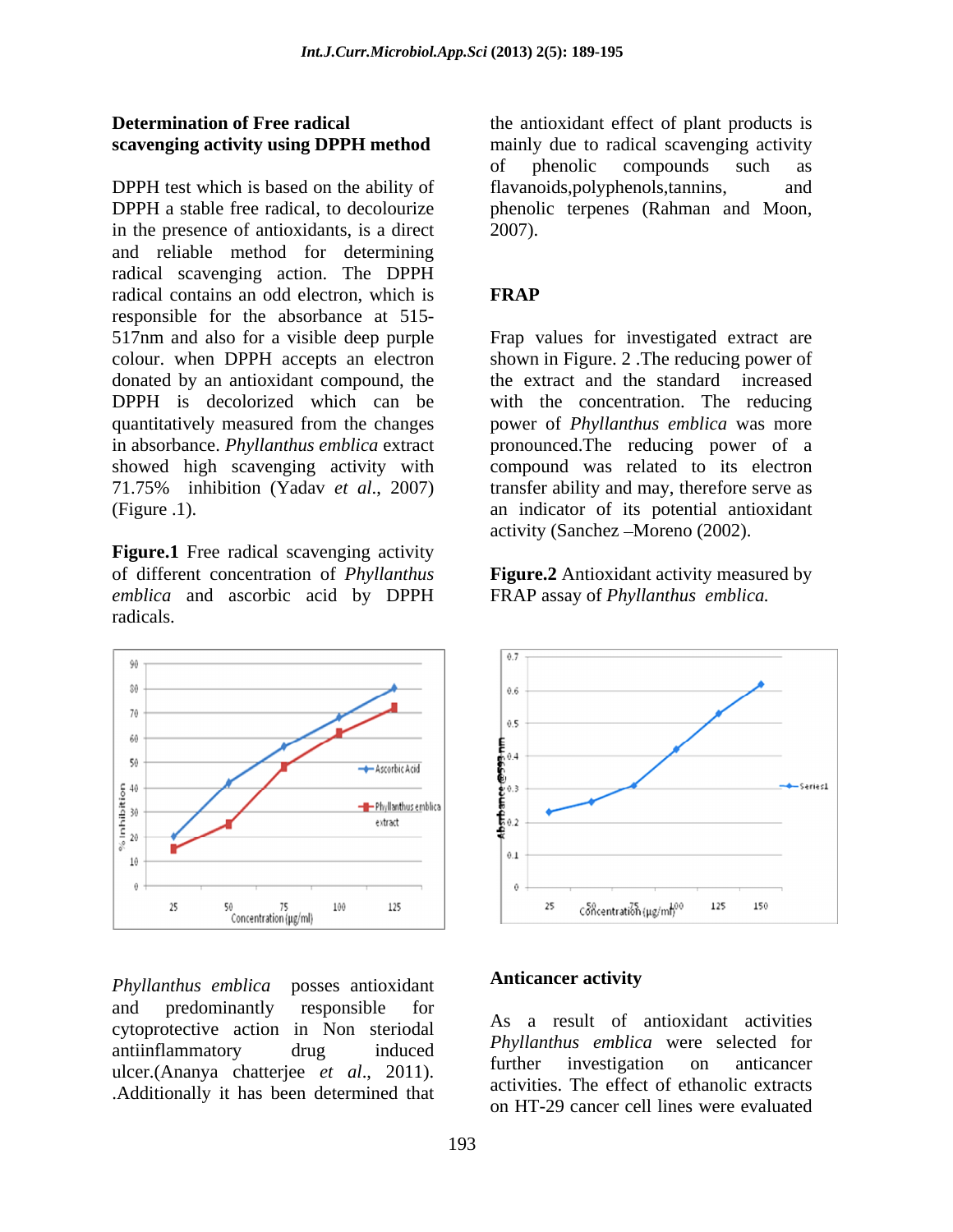viability of treated cells were plotted against extracts concentration. The present study demonstrated the anticancer profile of *Phyllanthus emblica* effective plants for an effective anticancer drug with against HT-29 cells The effect of minimal side effects. Therefore *Phyllanthus emblica*,on Ht-29 cells is given figure.3. It can be found that the *Phyllanthus emblica* fruit may have incubation of cancer cells with beneficial effect. *Phyllanthus emblica*, reduced the viability of these cells and the dead cells were significantly increased with high extract<br>
References concentration. The ethanolic extract of *Phyllanthus emblica* exhibited high cytotoxicity (88% ) (Syam *et al* ., 2011) . *Phyllanthus emblica* showed the highest activity and this was observed in the earlier work with the HepG2 cells (Syam Extract on NSAID- Induced ulcer: An *et al* ., 2011). Even at very low **Antioxidant** rail weaved with concentration *Phyllanthus amblias* showed Immunomodulaory effect. concentration *Phyllanthus emblica* showed  $(20%)$  dead cells. In conclusion Complem.Alter. Meal. 1-15. *Phyllanthus emblica* possessed strong Anila, L., and Vijayalakshmi.N.R.2003.<br>Antioxidant action of flavanoids from antioxidant activity and anticancer Antioxidant action of Havanoids from activity. The contract of the magnitude of the matrix and the molecular matrix  $\frac{m}{2}$  and  $\frac{m}{2}$  matrix  $\frac{m}{2}$  matrix  $\frac{m}{2}$  matrix  $\frac{m}{2}$  matrix  $\frac{m}{2}$  matrix  $\frac{m}{2}$  matrix  $\frac{m}{2}$  matrix  $\frac{m}{2}$ 

**Figure. 3** Antitumor activity of Tats Food Chem. 83:509-574.



The results of the present study support the need of further studies to isolate Gulein. I. 2006. Antioxidant and potential anticancer drug with cancer cell specific cytotoxicity. Additionally, the

by MTT assay. Curves of percentage study supports the anticancer property of medicinal plants used in the traditional Indian medicine system and further of the selected medicinal minimal side effects. Therefore supplementing a balanced diet with *Phyllanthus emblica* fruit may have beneficial effect.

# **References**

- Ananya chatterjee., Subrata chattopadhyay and Sandip K. Bandyopadhyay. 2011. Biphasic effect of *Phyllanthus emblica* Extract on NSAID- Induced ulcer: An Antioxidant rail weaved with Immunomodulaory effect. Complem.Alter. Medi. 1-13.
- Anila, L., and Vijayalakshmi.N.R.2003. Antioxidant action of flavanoids from *Magnifera indica* and *Emblica officinalis* in hypercholesterolemic rats. Food. Chem. 83:569-574.
- *Phyllanthus emblica* on HT-29 colon cancer cell lines **and a set of the Cancer cell** lines **cancer** cell lines Aravindaram, K., and Yang, N.S. 2010. Anti-inflammatory plant natural products for cancer herapy. Planta. Med. 76(11):1103-17.
	- Bharthakur, N.N., and Arnold, N.P. 1991. Chemical analysis of the emblica (*Phyllanthus emblica* L) and its potential as a good sources. Scientia. Horticult. 47:99-105.
	- Dhale,D.A., and Mogle,U.P.2011. phytochemical screening and antibacterial activity of *Phyllanthus emblica*. Sci. Res. Report. 1(3):138- 142.
	- Gopalan, C. , B.V.R. Sastri, and Balasubramaniam, S.C. 1991. Nutritive value of Indianfoods. NIN, Hyderabad, India.
	- Gulein, I., 2006. Antioxidant and antiradical activities of L-carnitine. Life. Sci.78:803-811